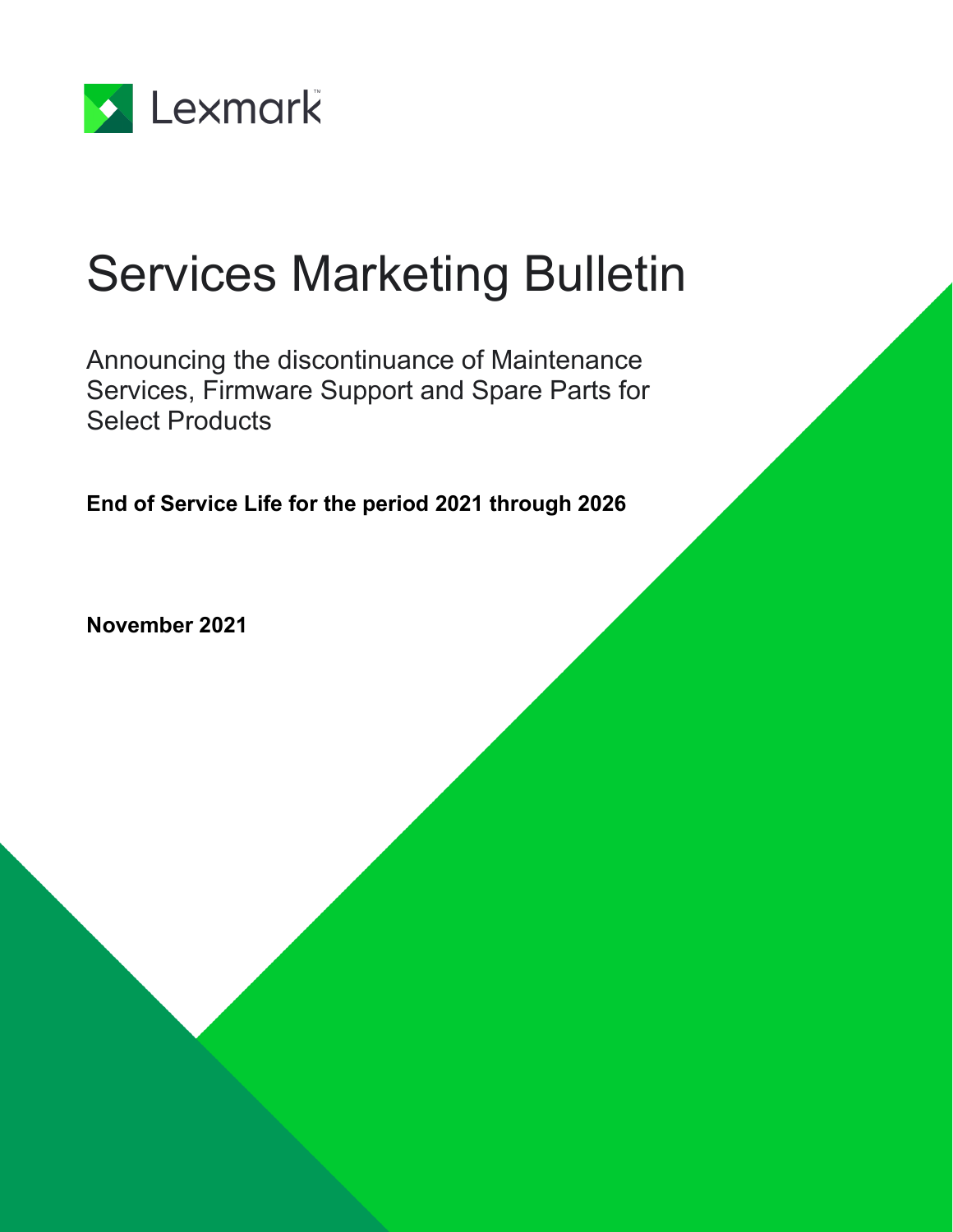

# End of Service Life on Select Products for the Period 2021-2026

#### **Description**

This announcement provides notification of Lexmark's plans to discontinue services on select products that are no longer manufactured or marketed for the period 2021 through 2026.

Providing a 5-year outlook is intended to ensure ample time for customers and Lexmark personnel to anticipate and prepare for discontinuance of services on affected products, including maintenance services, firmware support and spare parts.

## End of Maintenance Services (EOMS)

Maintenance Services will be discontinued on the machine types and models listed as of the EOMS effective date. Maintenance services include all Lexmark service offerings and per incident repair.

Sales and/or renewals of Lexmark Extended Warranty or other service agreements on affected products will be prorated such that the agreement expiration occurs on or before the EOMS effective date. New agreements which obligate Lexmark for maintenance services beyond the EOMS effective date will not be accepted.

If discontinuance of maintenance services occurs prior to expiration of an existing Lexmark agreement, advance notification of cancellation of the agreement as of the EOMS effective date must be provided to customers consistent with the terms of the service agreement.

Training services will be discontinued on the machine types and models listed as of the EOMS effective date. Training services include Instructor Led and/or Computer Based Service Training, service training exams for warranty certification, exam results, and exam reporting. Based on product availability and training platform, Instructor Led or Computer Based Service Training on affected products may be available for a fee upon customer request.

Call support will be discontinued on the machine types and models listed as of the EOMS effective date.

#### Firmware Support

Firmware Support will be discontinued on the machine types and models listed as of the Firmware effective date. Firmware Support includes Security Fixes, Bug Fixes and Call Support.

Lexmark may have a limited Firmware Support prior to the discontinuation of Firmware Support. Limited Firmware Support includes only Security Fixes.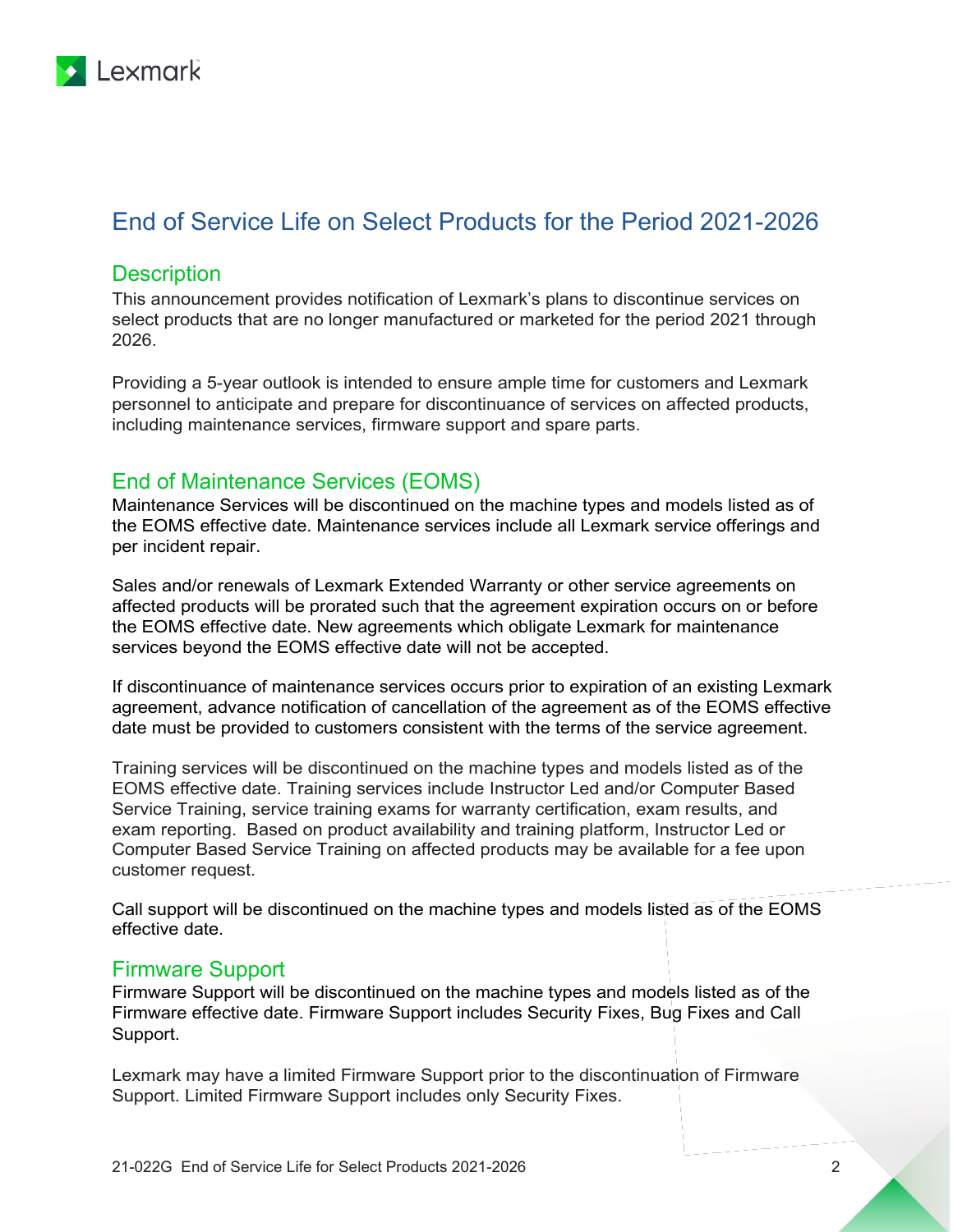

# End of Parts Support (EOPS)

Spare parts will be obsolete, and parts will no longer be available from Lexmark on affected products as of the EOPS effective date.

Lexmark may have a limited number of parts available for products with limited parts support after the End of Maintenance Service date. Although there is a high probability that consumable service parts (i.e., Fusers, Maintenance Kits and ITU's) will be available, all orders for spare parts are subject to availability.

## **Lexmark Machine Types and Machine Models Affected by 2021 Announcement**

Services: Maintenance Services, Spare Parts, Service Training, Call Support Firmware Support: Security Fixes, Bug Fixes, Call Support Parts: Spare Parts (Customer Replaceable Unit, Field Replaceable Unit, Maintenance Kits)

Key:  $\begin{vmatrix} \text{S} \\ \text{S} \end{vmatrix}$  Support Available (through year end) Limited Support Availability (through year end)

Support Discontinued (start of year)

| <b>Machine</b><br><b>Type</b> | <b>Machine Model</b> | <b>Printer Name</b> | <b>Support</b>  | 2021 | 2022 | 2023 | 2024 | 2025 | 2026 |
|-------------------------------|----------------------|---------------------|-----------------|------|------|------|------|------|------|
|                               |                      |                     | <b>Services</b> |      |      |      |      |      |      |
| 7013                          | 23x, 43x             | X26x/X36x           | <b>Firmware</b> |      |      |      |      |      |      |
|                               |                      |                     | Parts           |      |      |      |      |      |      |
|                               |                      |                     | <b>Services</b> |      |      |      |      |      |      |
| 7014                          | 43x, 63x             | X46x                | <b>Firmware</b> |      |      |      |      |      |      |
|                               |                      |                     | Parts           |      |      |      |      |      |      |
|                               |                      |                     | <b>Services</b> |      |      |      |      |      |      |
| 4513                          | 2xx, 4xx, 6xx        | E260 / E360 / E46x  | <b>Firmware</b> |      |      |      |      |      |      |
|                               |                      |                     | Parts           |      |      |      |      |      |      |
|                               |                      |                     | <b>Services</b> |      |      |      |      |      |      |
| 7500                          | XXX                  | X85x                | <b>Firmware</b> |      |      |      |      |      |      |
|                               |                      |                     | Parts           |      |      |      |      |      |      |
| 25xx                          |                      |                     | <b>Services</b> |      |      |      |      |      |      |
|                               | 1xx                  | 25xx                | <b>Firmware</b> |      |      |      |      |      |      |
|                               |                      |                     | Parts           |      |      |      |      |      |      |

| <b>Machine</b><br><b>Type</b> | <b>Machine Model</b>  | <b>Printer Name</b> | <b>Support</b>  | 2021 | 2022 | 2023 | 2024 | 2025 | 2026 |
|-------------------------------|-----------------------|---------------------|-----------------|------|------|------|------|------|------|
| 4061                          |                       | <b>Services</b>     |                 |      |      |      |      |      |      |
|                               | $0xx$ , $2xx$ , $4xx$ | T64x                | <b>Firmware</b> |      |      |      |      |      |      |
|                               |                       |                     | Parts           |      |      |      |      |      |      |
|                               |                       |                     | <b>Services</b> |      |      |      |      |      |      |
| 7002                          | $0xx$ , $1xx$         | X64x                | <b>Firmware</b> |      |      |      |      |      |      |
|                               |                       |                     | Parts           |      |      |      |      |      |      |
| 7500                          |                       |                     | <b>Services</b> |      |      |      |      |      |      |
|                               | 4xx, 6xx, 8xx         | X86x                | <b>Firmware</b> |      |      |      |      |      |      |
|                               |                       |                     | Parts           |      |      |      |      |      |      |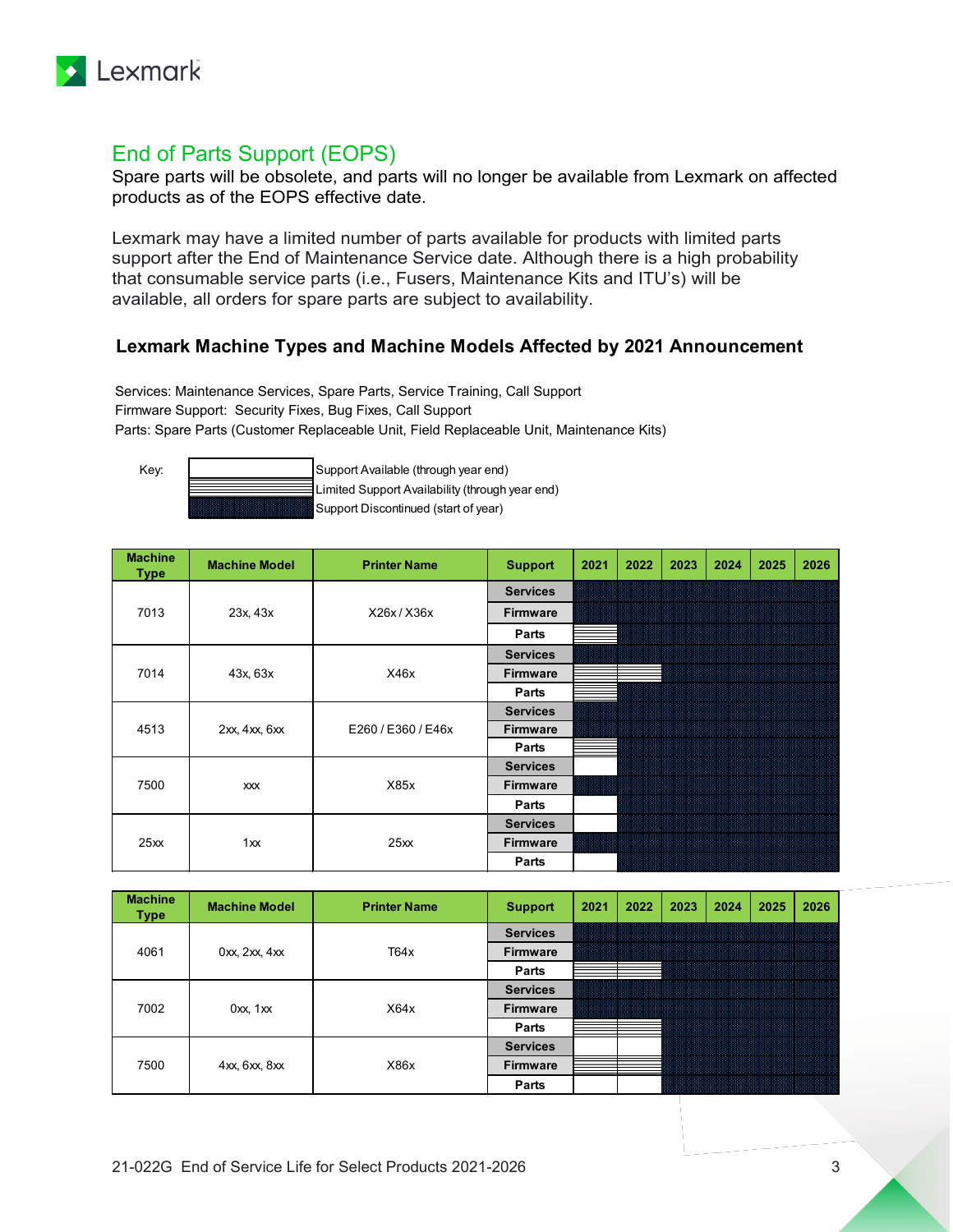

| <b>Machine</b><br><b>Type</b> | <b>Machine Model</b> | <b>Printer Name</b> | <b>Support</b>  | 2021 | 2022 | 2023 | 2024 | 2025 | 2026 |
|-------------------------------|----------------------|---------------------|-----------------|------|------|------|------|------|------|
|                               |                      |                     | <b>Services</b> |      |      |      |      |      |      |
| 4062                          | 0xx, 2xx, 4xx        | T65x                | <b>Firmware</b> |      |      |      |      |      |      |
|                               |                      |                     | Parts           |      |      |      |      |      |      |
|                               |                      |                     | <b>Services</b> |      |      |      |      |      |      |
| 4062                          | 6xx                  | T656                | <b>Firmware</b> |      |      |      |      |      |      |
|                               |                      |                     | Parts           |      |      |      |      |      |      |
|                               |                      |                     | <b>Services</b> |      |      |      |      |      |      |
| 7462                          | 0xx, 2xx, 4xx, 6xx   | X65x                | <b>Firmware</b> |      |      |      |      |      |      |
|                               |                      |                     | Parts           |      |      |      |      |      |      |
| 5026                          |                      |                     | <b>Services</b> |      |      |      |      |      |      |
|                               | 3xx, 5xx             | C74x                | <b>Firmware</b> |      |      |      |      |      |      |
|                               |                      |                     | Parts           |      |      |      |      |      |      |
|                               |                      |                     | <b>Services</b> |      |      |      |      |      |      |
| 7526                          | 5xx, 7xx             | X74x                | Firmware        |      |      |      |      |      |      |
|                               |                      |                     | Parts           |      |      |      |      |      |      |
|                               |                      |                     | <b>Services</b> |      |      |      |      |      |      |
| 5041                          | 0xx                  | C925                | Firmware        |      |      |      |      |      |      |
|                               |                      |                     | Parts           |      |      |      |      |      |      |
|                               |                      |                     | <b>Services</b> |      |      |      |      |      |      |
| 7541                          | 03x                  | X925                | <b>Firmware</b> |      |      |      |      |      |      |
|                               |                      |                     | Parts           |      |      |      |      |      |      |
|                               |                      |                     | <b>Services</b> |      |      |      |      |      |      |
| 4036                          | 31x                  | MX6500e             | <b>Firmware</b> |      |      |      |      |      |      |
|                               |                      |                     | Parts           |      |      |      |      |      |      |
|                               |                      |                     | <b>Services</b> |      |      |      |      |      |      |
| 25xx                          | 5xx                  | $25xx+$             | <b>Firmware</b> |      |      |      |      |      |      |
|                               |                      |                     | Parts           |      |      |      |      |      |      |

| <b>Machine</b><br><b>Type</b> | <b>Machine Model</b> | <b>Printer Name</b> | <b>Support</b>  | 2021 | 2022 | 2023 | 2024 | 2025 | 2026 |
|-------------------------------|----------------------|---------------------|-----------------|------|------|------|------|------|------|
|                               |                      |                     | <b>Services</b> |      |      |      |      |      |      |
| 5062                          | $2x^2$               | C792                | <b>Firmware</b> |      |      |      |      |      |      |
|                               |                      |                     | Parts           |      |      |      |      |      |      |
| 7562                          |                      |                     | <b>Services</b> |      |      |      |      |      |      |
|                               | 4xx                  | X792                | <b>Firmware</b> |      |      |      |      |      |      |
|                               |                      |                     | Parts           |      |      |      |      |      |      |
|                               |                      |                     | <b>Services</b> |      |      |      |      |      |      |
| 5058                          | 03x                  | C950                | <b>Firmware</b> |      |      |      |      |      |      |
|                               |                      |                     | Parts           |      |      |      |      |      |      |
| 7558                          |                      |                     | <b>Services</b> |      |      |      |      |      |      |
|                               | 0xx, 2xx, 4xx        | X95x                | <b>Firmware</b> |      |      |      |      |      |      |
|                               |                      |                     | Parts           |      |      |      |      |      |      |

| <b>Machine</b><br>Type | <b>Machine Model</b> | <b>Printer Name</b> | <b>Support</b>  | 2021 | 2022 | 2023 | 2024 | 2025 | 2026 |
|------------------------|----------------------|---------------------|-----------------|------|------|------|------|------|------|
| 5027                   |                      |                     | <b>Services</b> |      |      |      |      |      |      |
|                        | 2XX, 4XX, 6XX        | CS31x/CS41x/CS51x   | <b>Firmware</b> |      |      |      |      |      |      |
|                        |                      |                     | Parts           |      |      |      |      |      |      |
| 7527                   |                      |                     | <b>Services</b> |      |      |      |      |      |      |
|                        | 2XX, 4XX, 6XX        | CX31x/CX41x/CX51x   | <b>Firmware</b> |      |      |      |      |      |      |
|                        |                      |                     | Parts           |      |      |      |      |      |      |

Т